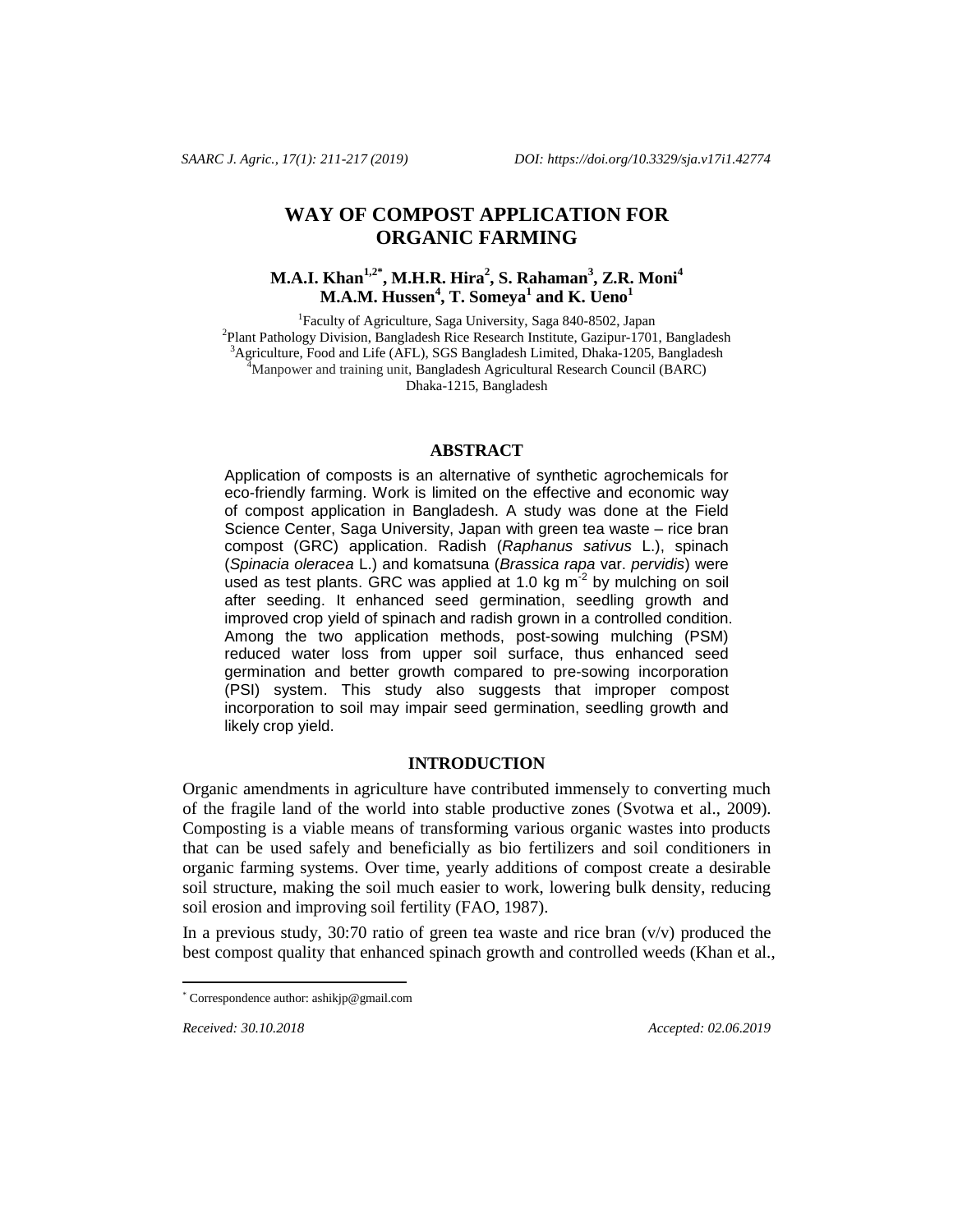2009). But research on the effective and economic way of application of this compost for maximizing yield and quality not yet has done. Hence, research is needed to determine it and to replace or supplement chemical fertilizers for vegetables production. Considering the above facts, this study was designed to determine the effective way of compost application in an organic farming system for vegetables production.

#### **MATERIALS AND METHODS**

The experiments were conducted consecutively for two seasons (autumn and spring) under greenhouse and laboratory conditions at the Field Science Center, Saga University, Japan (33º 18′ 20″ N and 130º 20′ 12″ E).

## **Compost application**

Pre-sowing incorporation (PSI) and post-sowing mulching (PSM) of compost at 0.5, 1.0 and 2.0 kg  $m<sup>2</sup>$  were used and compared with control (0 kg  $m<sup>2</sup>$ ). In PSI, compost was incorporated with the soil at 6 cm depth before seeding and for PSM, compost was applied on the upper soil surface after sowing of seeds.

#### **Effect of compost water extract on seed germination**

The effects of compost water extracts on seed germination were evaluated through seed germination test. A crude aqueous extract was prepared by stirring 100 g of oven dried (60ºC for 24 hr with forced air circulation) ground sample with 1000 ml of distilled water for 12 hrs and kept overnight. Then the suspension was centrifuged at 3000 rpm for 30 min and the supernatant was used for bioassay. The concentrated water soluble fractions of compost was diluted with distilled water from  $10^{-10}$  to  $10^{-1}$ . Twenty-five seeds of komatsuna (*Brassica rapa* var. *pervidis*) were used germination test in which seeds were imbibed in 5 ml of either solution of compost water soluble fraction or distilled water (control) in a covered 9 cm petridish on a double sheet of sterile filter paper (Advantec No. 2) and incubated at 25ºC for 72 hrs under completely dark conditions.. Electrical conductivity (EC) of the respective concentrations of compost extract was measured and calculated the correlation coefficient between seed germination percentages after 12 hours incubation period and EC of the respective concentrations. The experimental design was a completely randomized design (CRD) with the treatment replicated five times.

## **Evaluation of plant growth and quality**

Ninety-six seeds of spinach (*Spinacia oleracea* L.) var. Jiromaru (Takii seeds, Japan) and radish (*Raphanus sativus* L.) var. Hatsuka daikon, JA, Japan were sown in a 45 L pot (84.5 cm x 28.0 cm) at early October for autumn and early March for spring. The treatments were consisted of control (only soil),  $0.5$ ,  $1.0$  and  $2.0$  kg m<sup>2</sup> of compost as PSI or PSM. Pots were watered to approximately field capacity. After seed germination, 32 plants pot<sup>-1</sup> were kept maintaining 15 cm line to line and 5 cm plant to plant distances. Plant height, leaf area and dry weight and root length, root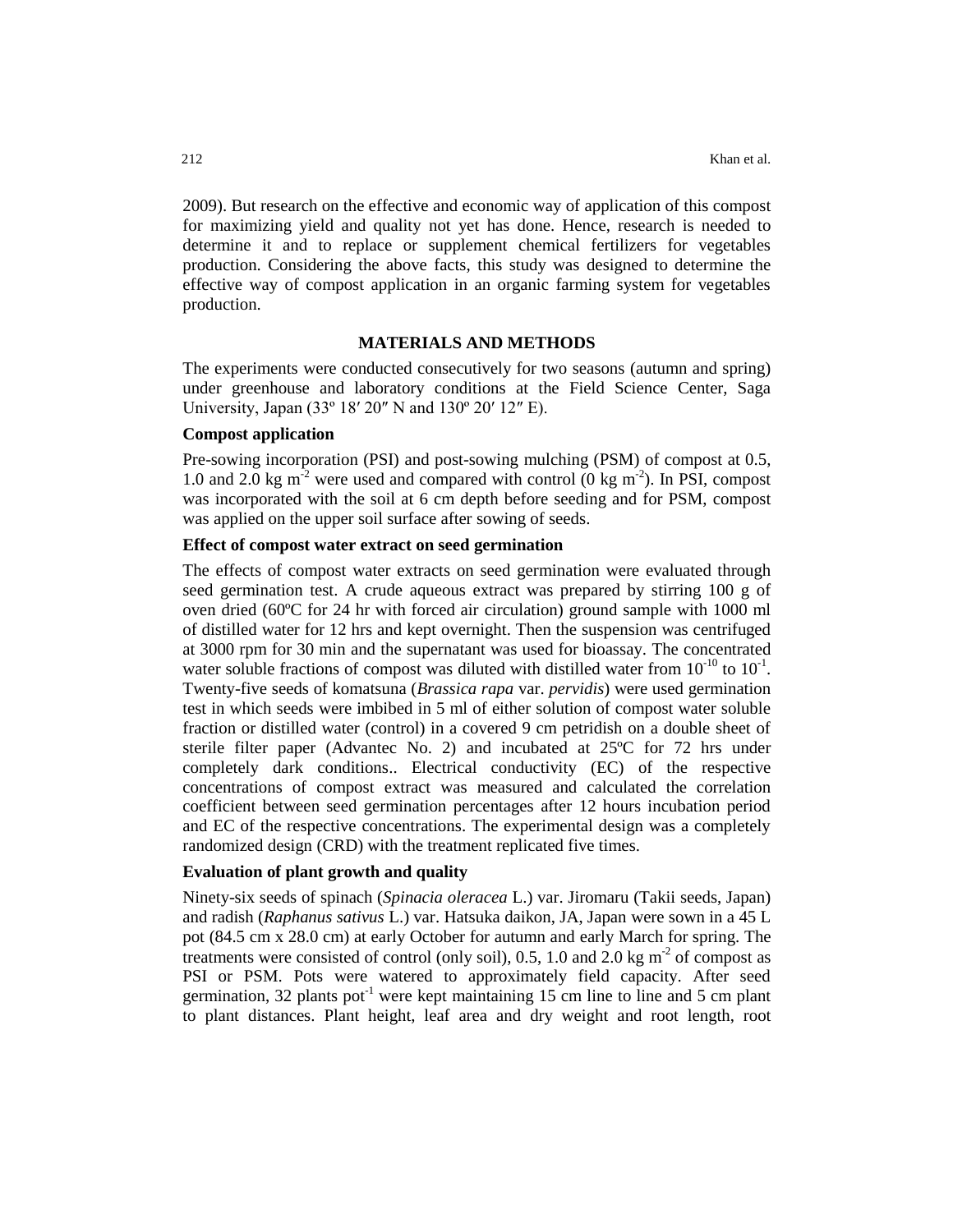diameter and root dry weight were measured at 30 days after seeding. Additionally, nitrate and iron concentrations in fresh spinach leaves were also determined spectroscopically (Tagliavini et al. 2000) using the Merck RQflex (E. Merck D 64271 Darmstadt, Germany) with specific tests (nitrate test n. 1.16971 and iron test n. 1.16982).

## **Statistical analyses**

Statistical analyses were performed using SAS package version 6.12 (SAS Institute, 1996). Differences among the treatments were determined by LSD.

#### **RESULTS**

## **Effect of compost extract on seed germination**

In vitro seed germination of komatsuna using different concentrations of GRC water extracts  $(10^{-10}$  to  $10^{-1}$ ) showed that there was no significant differences among the treatments including control after 24 hours of incubation. Negative effect on seed germination was found at  $10^{-1}$  concentration compared to control up to 12 hrs of incubation (data not shown).

# **Effects of compost on seedling emergence**

Germinations radish and spinach seeds under different treatments are illustrated in Fig. 1. Speed of germination was faster in radish than in spinach. In case of application method, PSM was better than PSI to enhance seed germination. Application of compost at 1.0 kg  $m<sup>-2</sup>$  as PSM was the best among the treatments. Increased PSI application rate reduced germination percentages for both the tested crops. Application of GRC at 2.0 kg  $m^{-2}$  as mulching also reduced seed germination compared with control.

## **Effect of compost on plant growth and quality**

Increased GRC application rate favored plant growth and PSM system showed significantly better performance than PSI system (Table 1).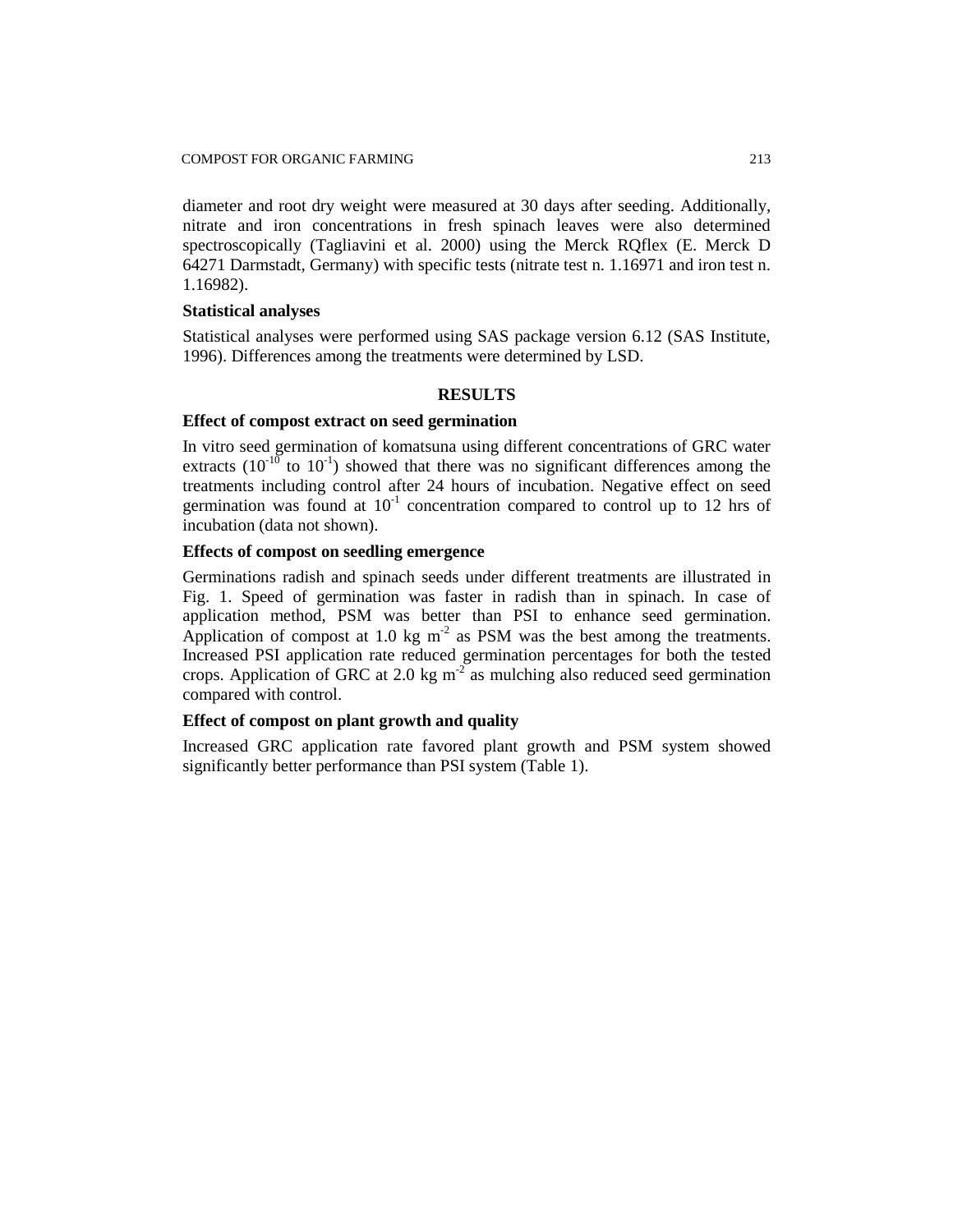214 Khan et al.



Fig. 1. Effects of GRC application methods and rates on seed emergence of radish (A) and spinach (B) under greenhouse condition

Table 1. Effect of compost application methods and rates of  $GRC<sup>a</sup>$  on growth of spinach and radish under greenhouse condition, averaged over two consecutive seasons (autumn and spring)

|                                 |                         | Spinach                        |                                            | Radish                 |                          |                                          |  |  |
|---------------------------------|-------------------------|--------------------------------|--------------------------------------------|------------------------|--------------------------|------------------------------------------|--|--|
| <b>Treatments</b><br>$(kg m-2)$ | Plant<br>height<br>(cm) | Leaf<br>area<br>$(cm2 plant-)$ | Dry<br>weight<br>$(g$ pant <sup>-1</sup> ) | Root<br>length<br>(mm) | Root<br>diameter<br>(mm) | Dry<br>weight<br>$(g \text{ root}^{-1})$ |  |  |
| <b>PSI</b>                      |                         |                                |                                            |                        |                          |                                          |  |  |
| $\theta$                        | 8.26                    | 23.51                          | 0.02                                       | 23.47                  | 21.10                    | 0.47                                     |  |  |
| 0.5                             | 14.47                   | 90.68                          | 0.06                                       | 30.05                  | 28.33                    | 0.88                                     |  |  |
| 1.0                             | 15.05                   | 100.10                         | 0.09                                       | 31.81                  | 30.72                    | 0.93                                     |  |  |
| 2.0                             | 18.01                   | 166.72                         | 0.10                                       | 34.28                  | 37.20                    | 1.36                                     |  |  |
| <b>PSM</b>                      |                         |                                |                                            |                        |                          |                                          |  |  |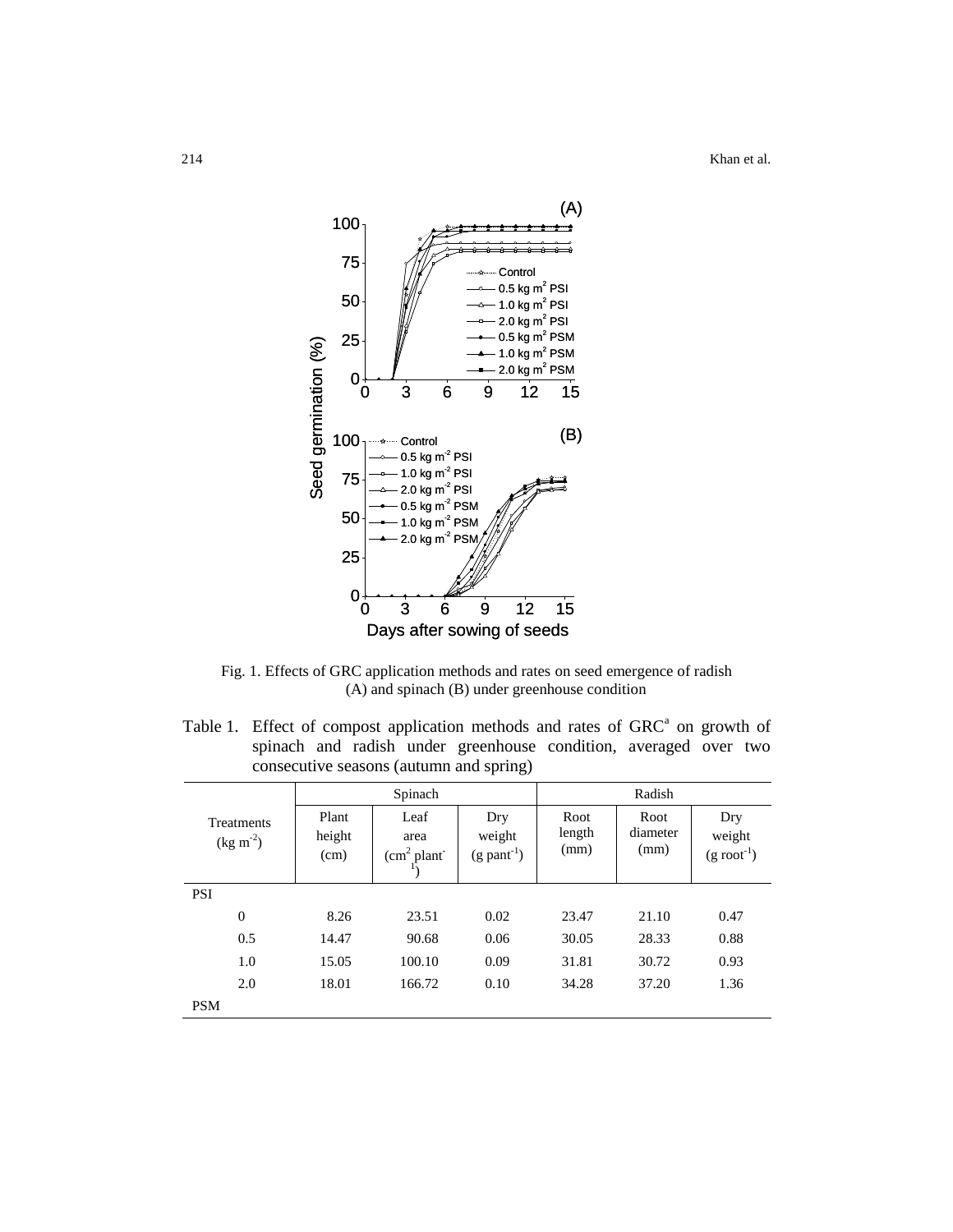|                                           |                         | Spinach                             |                                            | Radish                 |                          |                                          |  |
|-------------------------------------------|-------------------------|-------------------------------------|--------------------------------------------|------------------------|--------------------------|------------------------------------------|--|
| <b>Treatments</b><br>$(kg m-2)$           | Plant<br>height<br>(cm) | Leaf<br>area<br>$\text{cm}^2$ plant | Dry<br>weight<br>$(g$ pant <sup>-1</sup> ) | Root<br>length<br>(mm) | Root<br>diameter<br>(mm) | Dry<br>weight<br>$(g \text{ root}^{-1})$ |  |
| $\theta$                                  | 8.26                    | 23.51                               | 0.02                                       | 23.47                  | 21.10                    | 0.47                                     |  |
| 0.5                                       | 15.33                   | 118.54                              | 0.07                                       | 27.17                  | 32.17                    | 0.85                                     |  |
| 1.0                                       | 20.74                   | 219.52                              | 0.12                                       | 32.72                  | 37.26                    | 1.25                                     |  |
| 2.0                                       | 22.59                   | 256.55                              | 0.19                                       | 38.60                  | 37.80                    | 1.39                                     |  |
| LSD $(p=0.05)$<br>Appli. method x<br>rate | 1.52                    | 22.38                               | 0.04                                       | 5.36                   | 4.30                     | 0.04                                     |  |

 ${}^{\text{a}}\text{GRC}$ : Green tea waste – rice bran compost originated from 30% green tea waste and 70% rice bran (v/v and dry basis) PSI = Pre-sowing incorporation; PSM = Post-sowing mulching.

Only spinach quality in terms of nitrate and iron contents was determined in this study and data are shown in Table 2. Nitrate content was increased significantly with higher rate of compost application for both the systems. But, PSM system provided significantly lower nitrate contents in spinach than PSI system. Rate of iron accumulation was inconsistent with both the systems.

| Table 2. Nitrate and iron contents in spinach leaves as influenced by GRC <sup>a</sup> |                                                                      |  |  |  |  |  |  |  |  |  |
|----------------------------------------------------------------------------------------|----------------------------------------------------------------------|--|--|--|--|--|--|--|--|--|
|                                                                                        | application methods at variable rates; averaged over two consecutive |  |  |  |  |  |  |  |  |  |
|                                                                                        | seasons (autumn and spring)                                          |  |  |  |  |  |  |  |  |  |

| Treatments<br>$(kg \, m^{-2})$         | Nitrate<br>(mg $100 \text{ g}^{-1}$ fresh weight) | Iron<br>(mg $100 \text{ g}^{-1}$ fresh weight) |
|----------------------------------------|---------------------------------------------------|------------------------------------------------|
| PSI                                    |                                                   |                                                |
| $\theta$                               | 44.0                                              | 3.3                                            |
| 0.5                                    | 70.0                                              | 3.3                                            |
| 1.0                                    | 290.0                                             | 2.5                                            |
| 2.0                                    | 471.0                                             | 2.2                                            |
| <b>PSM</b>                             |                                                   |                                                |
| $\theta$                               | 44.0                                              | 3.3                                            |
| 0.5                                    | 31.0                                              | 2.4                                            |
| 1.0                                    | 275.0                                             | 2.6                                            |
| 2.0                                    | 370.0                                             | 2.5                                            |
| LSD $(p=0.05)$<br>Appli. method x rate | 21.38                                             | 0.62                                           |

 ${}^{\text{a}}\text{GRC}$ : Green tea waste – rice bran compost originated from 30% green tea waste and 70% rice bran (v/v and dry basis)  $PSI = Pre-sowing incorporation; PSM = Post-sowing multiplier.$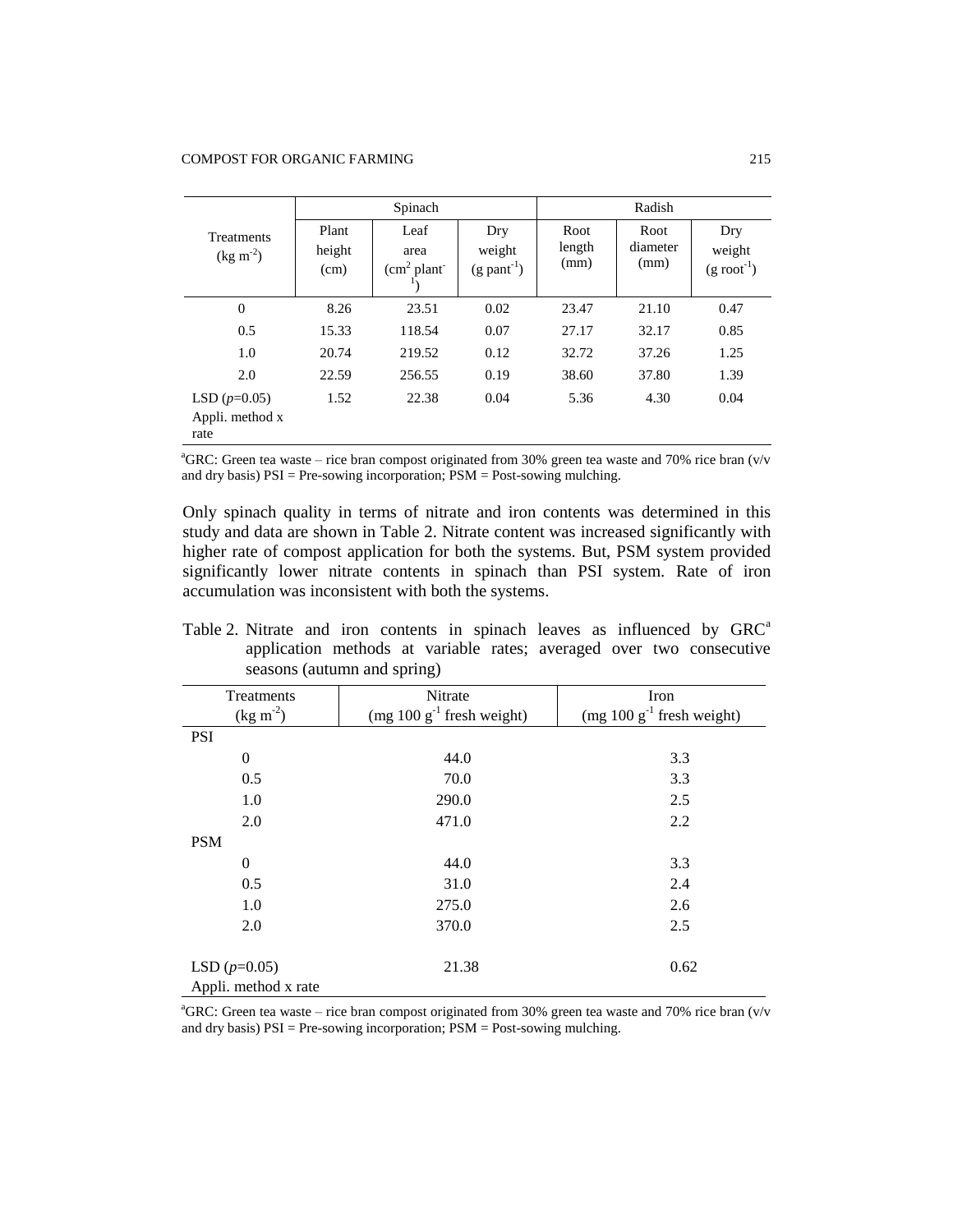#### **DISCUSSION**

The quality and acceptability of agro-industrial wastes as soil amendment can be greatly improved through composting. Details studies on the physico-chemical and microbial properties of GRC have already done (Khan et al., 2007, 2009). But substantial studies are lacking for economic and efficient ways of GRC application.

PSM method provided better performance in enhancing seed germination and seedling growth might be due to conservation of soil moisture that favored plant growth and development. Optimum soil moisture is one of the essential elements for seed germination under field condition; both high and low moisture content affects the seed germination and seedling growth (Agami, 2008; Foshee et al., 1996). In the present investigation, up to 1.0 kg  $m<sup>-2</sup>$  in PSM method maintained the optimum soil moisture for seed germination and seedling growth compared with other treatments. Excessive moisture and physical pressure at 2.0 kg  $m<sup>2</sup>$  under PSM system reduced seed germination percentages. High concentrations of GRC water extract inhibited seed germination might be due to greater concentration of allelochemicals or high EC (Woodell, 1985; Zia and Khan, 2004).

Plant growth and quality of test crops were also affected by GRC application rates. The increase in soil available nutrients because of higher amounts of GRC favored plant growth up to a certain level and then reduced plant growth due to increase in EC levels, especially in PSI method. Nitrate content in spinach was also affected by the GRC treatments. Besides, soil available nitrogen is one of the major factors that influence plant nitrate content especially in spinach (Khan et al., 2007).

## **CONCLUSIONS**

This study demonstrated the effective way of compost application at 1.0 kg  $m<sup>2</sup>$  by mulching on soil after sowing of seeds that enhanced seed germination and seedling growth, improved crop productivity and quality of spinach and radish under controlled conditions.

#### **ACKNOWLEDGEMENTS**

We are grateful to the Ministry of Education, Culture, Sports, Science and Technology (MONBUKAGAKUSHO), Japan for providing a scholarship to Mohammad Ashik Iqbal Khan, and thankful to the JA Beverage, Saga Co. Ltd., Japan for providing green tea waste.

#### **REFERENCES**

- Agami, M. (2008). The effects of different soil water potentials, temperature and salinity on germination of seeds of the desert shrub *Zygophyllum dumosum*. *Physiologia Plantarum*, 67, 305-309.
- FAO. (1987). Food and Agriculture Organization. Soil management: Compost production and use in tropical and subtropical environments. *Soils Bulletin*, 56p.